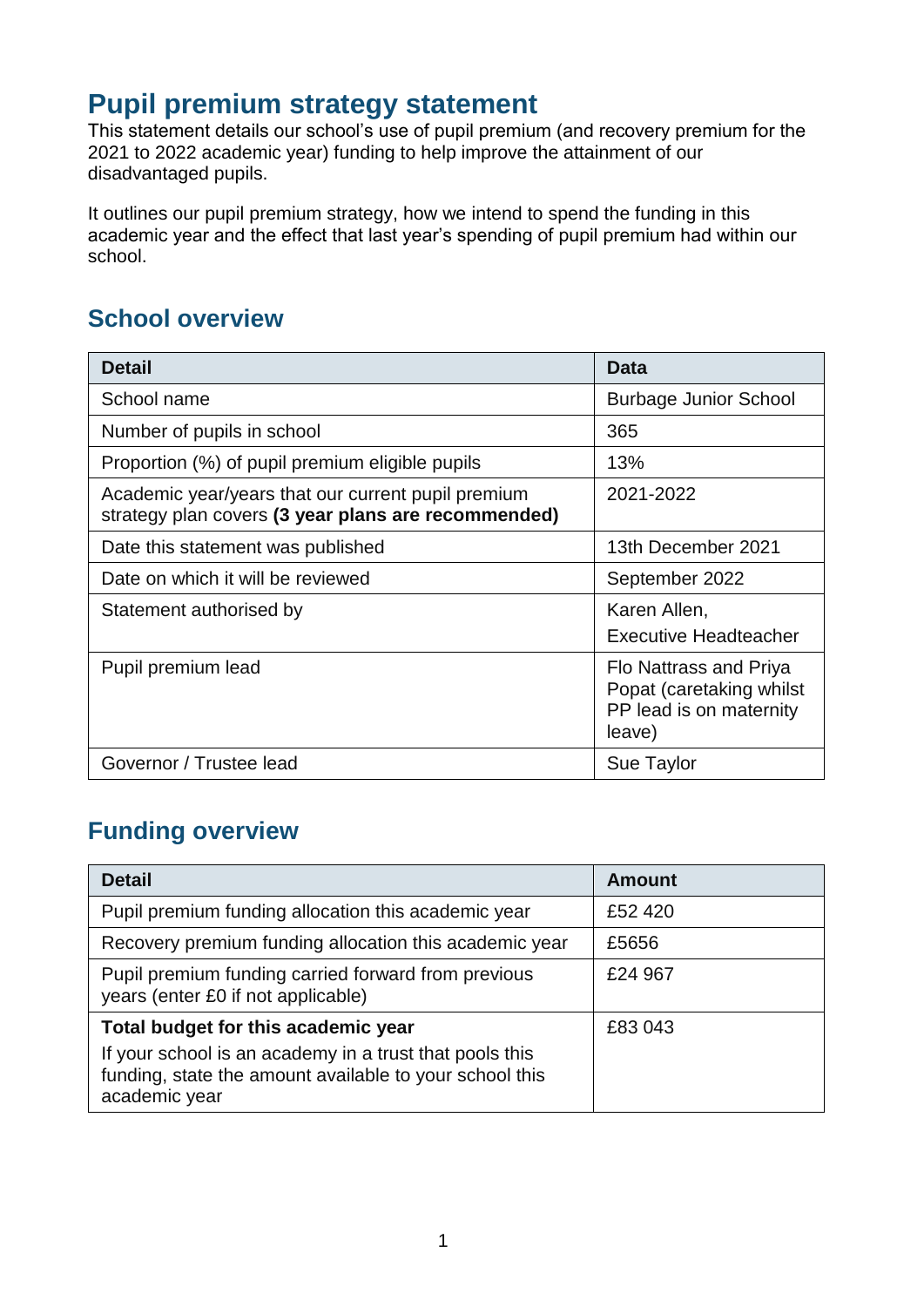# **Part A: Pupil premium strategy plan**

## **Statement of intent**

We are striving to ensure that all pupils, irrespective of their background or the challenges they face, make good progress and achieve high attainment in reading and maths. This includes those children who are already high attainers. Regardless of the children's circumstances in and outside of school, their needs will be supported as outlined below.

Quality First Teaching is at the heart of our provision and reflects the areas of highest need. This will benefit the non-disadvantaged pupils in our school as well as closing the disadvantaged attainment gap in the most impactful way as well as closing the gap brought about and/or exacerbated during the pandemic.

Our approach will be adaptive to common challenges as reported in pupil progress meetings and individual pupil profiles as well as individual needs that are highlighted in a range of formative, summative and diagnostic assessments.

To ensure they are effective we intend to:

- Nurture pupils with SEMH needs to ensure high attendance and appropriate behaviour which will have a positive impact on their readiness to learn
- Regularly monitor summative assessments and discussions in pupil progress meetings with the intention to identify the need for early intervention
- Maintain high expectations for disadvantaged pupils through the implementation of Quality First Teaching

## **Challenges**

This details the key challenges to achievement that we have identified among our disadvantaged pupils.

| <b>Challenge</b><br>number | <b>Detail of challenge</b>                                                               |
|----------------------------|------------------------------------------------------------------------------------------|
|                            | Reaching national standard or above in combined data for Reading<br>and Maths            |
|                            | An enjoyment in reading for pleasure and limited vocabulary in pupil<br>premium children |
| 3                          | Higher attaining pupils achieving above the national standard (greater<br>depth)         |
|                            | Disadvantaged pupils falling behind age-related expectations in Maths                    |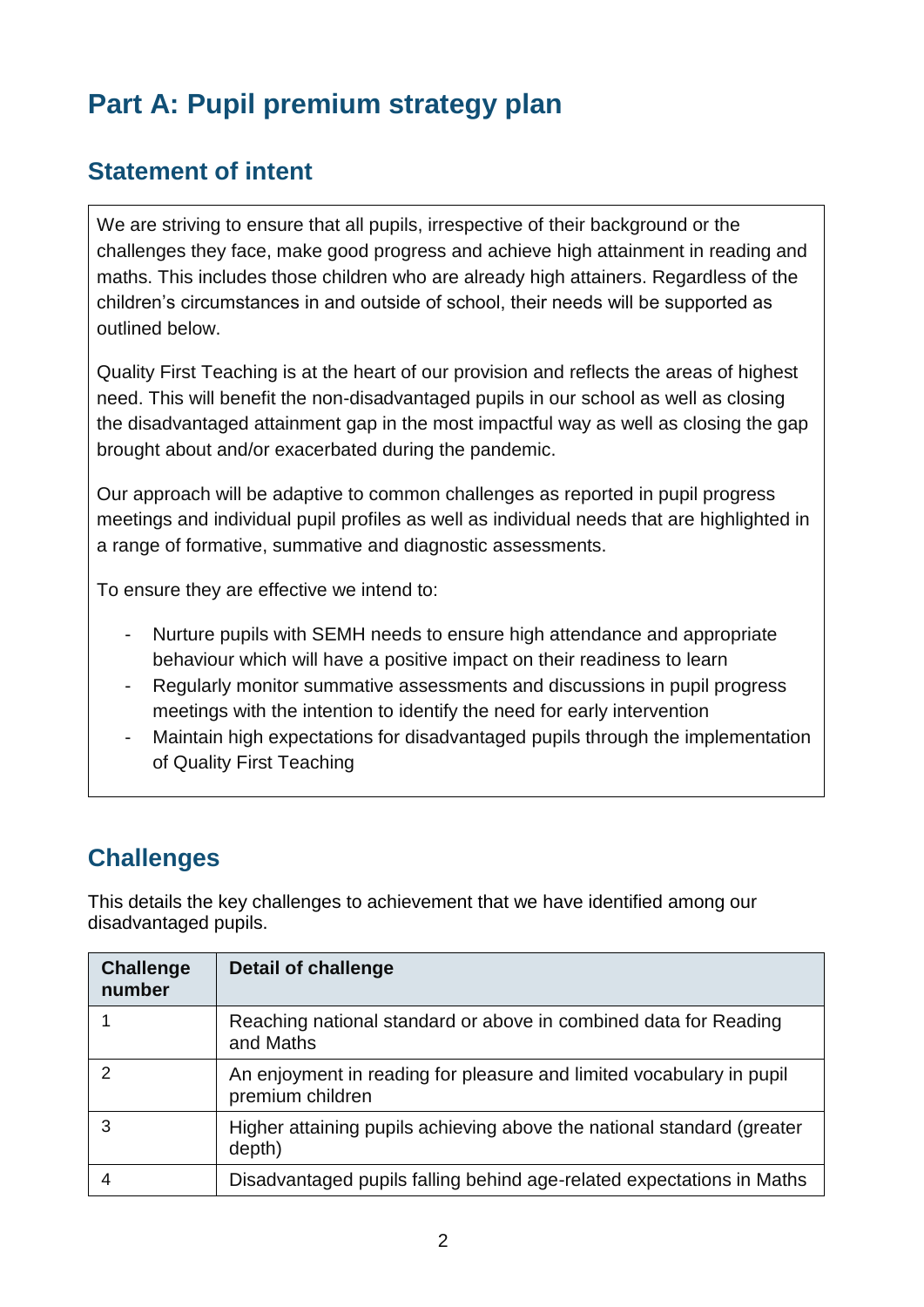## **Intended outcomes**

This explains the outcomes we are aiming for **by the end of our current strategy plan**, and how we will measure whether they have been achieved.

| <b>Intended outcome</b>                                                                                                    | <b>Success criteria</b>                                                                                                                                                                                                                                                                   |
|----------------------------------------------------------------------------------------------------------------------------|-------------------------------------------------------------------------------------------------------------------------------------------------------------------------------------------------------------------------------------------------------------------------------------------|
| To ensure that staff know how to improve the<br>teaching of pupils from disadvantaged<br>backgrounds.                      | Teachers and TAs are aware of who is<br>eligible for pupil premium within their<br>classroom.                                                                                                                                                                                             |
|                                                                                                                            | Pupil profiles set up for each child and<br>reviewed termly by teachers (including<br>teachers undertaking pupil voice<br>discussions)                                                                                                                                                    |
|                                                                                                                            | Intervention taking place outside of class is<br>targeted (pre-teach or consolidation) and<br>links between intervention and classwork<br>are made explicit.                                                                                                                              |
| To develop an enjoyment for reading and to<br>reach the national standard or above in<br>reading.                          | Children are making progress in teacher<br>assessments. The gap is closing.<br>(Headstart, NGRT, Reading Fluency<br>assessments)                                                                                                                                                          |
|                                                                                                                            | Children's enjoyment for reading is shown<br>through a pupil survey.                                                                                                                                                                                                                      |
| To improve Maths attainment for<br>disadvantaged children.                                                                 | Children are in class during maths lessons and<br>are accessing quality first teaching. They are<br>introduced to the same concepts as the whole<br>class.                                                                                                                                |
|                                                                                                                            | Vocabulary will be strengthened and embedded<br>(NPQ research project being undertaken)<br>Children are making progress in teacher<br>assessments. The gap is closing.                                                                                                                    |
| To support children's social and emotional<br>needs that are impacting their readiness to<br>learn and peer relationships. | Children identified at pupil progress meetings<br>or when staff feel appropriate.<br>KM / DD are contacted, and support is put in<br>place. This is recorded on the one page pupil<br>profiles. Children feel safer and more<br>comfortable in class and socialise more<br>appropriately. |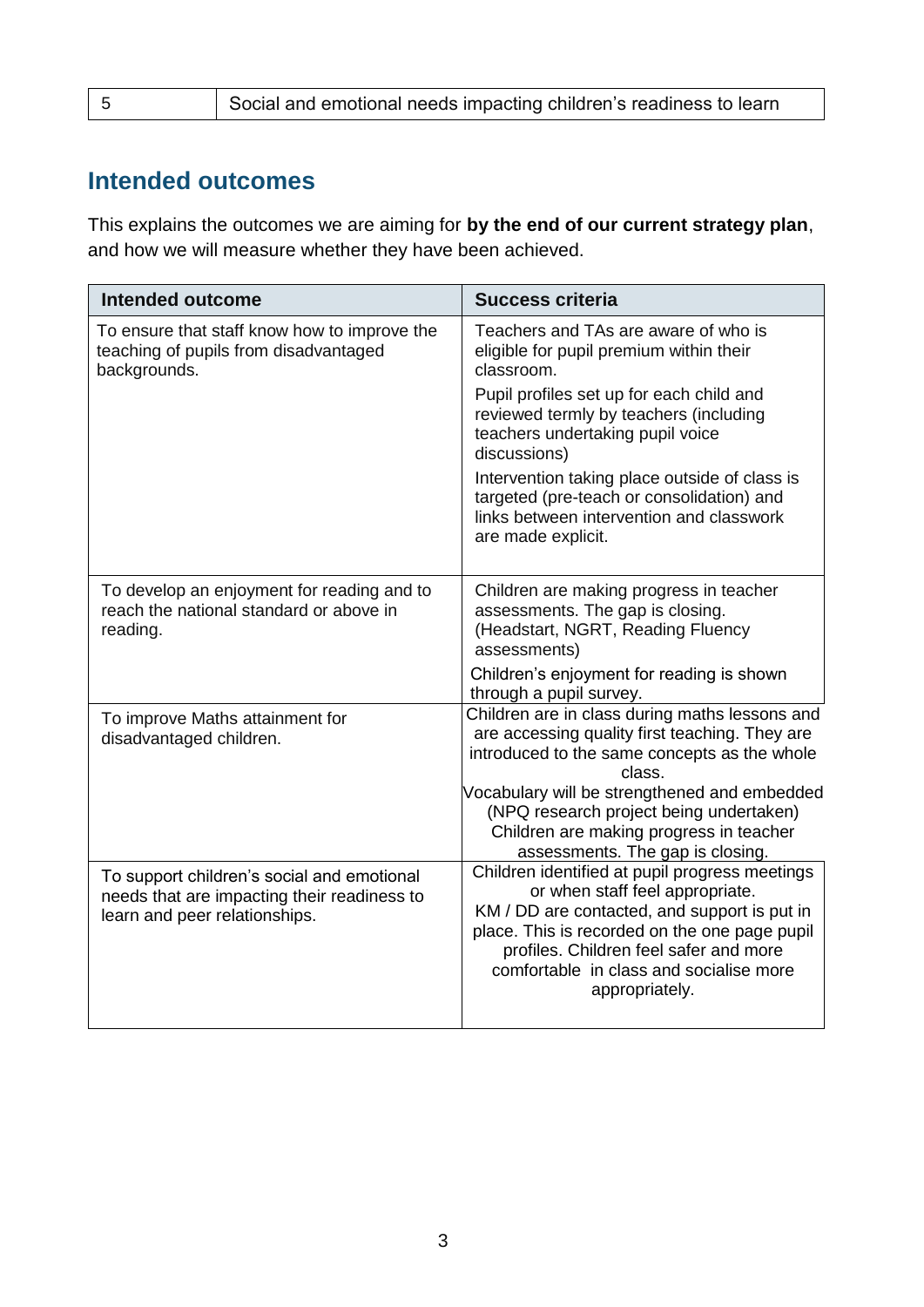## **Activity in this academic year**

This details how we intend to spend our pupil premium (and recovery premium funding) **this academic year** to address the challenges listed above.

#### **Teaching (for example, CPD, recruitment and retention)**

Budgeted cost: £13 944.64 (£2040 TLR for maternity; £1600 for supply cover for NPQ; £800 for lead and secondary teacher supply cover to collaborate; £2400 for curriculum cover; £1200 for CPD cover; £3031.64 for additional Maths teacher; £2873 for TLR2 caretaking)

| <b>Activity</b>                                                                                                                                                      | <b>Evidence that supports this</b><br>approach                                                                                                                                                                                                                                                      | <b>Challenge</b><br>number(s)<br>addressed |
|----------------------------------------------------------------------------------------------------------------------------------------------------------------------|-----------------------------------------------------------------------------------------------------------------------------------------------------------------------------------------------------------------------------------------------------------------------------------------------------|--------------------------------------------|
| <b>NCETM Teaching for</b><br><b>Mastery Workgroups</b><br>(2 lead teachers and<br>2 secondary<br>teachers)                                                           | 'Supports all pupils to achieve deep<br>understanding and competence in the<br>relevant topic.'<br>https://educationendowmentfoundation.<br>org.uk/education-evidence/teaching-<br>learning-toolkit/mastery-learning                                                                                | 1, 3, 4                                    |
| TLR2 for Pupil Premium<br>lead.                                                                                                                                      | Ensures good leadership to enable<br>effective use of the grant.                                                                                                                                                                                                                                    | $1 - 5$                                    |
| <b>TLR2 for Pupil Premium</b><br>caretakers (split)                                                                                                                  | Ensures good leadership to enable<br>effective use of the grant.                                                                                                                                                                                                                                    | $1 - 5$                                    |
| Additional teacher for<br>Maths in Year 4 and<br>Year 6 (3 x a week)                                                                                                 | Smaller class sizes impact upon<br>learning when the reduced numbers<br>allow teachers to teach differently e.g.<br>higher quality interactions and quantity<br>of feedback<br>https://educationendowmentfoundation.<br>org.uk/education-evidence/teaching-<br>learning-toolkit/reducing-class-size | 1, 4                                       |
| 2 members of staff<br>completing NPQs linked<br>to reading and Maths -<br>release time to allow<br>them to undertake<br>research and<br>disseminate amongst<br>staff | https://epi.org.uk/publications-and-<br>research/effects-high-quality-<br>professional-development/                                                                                                                                                                                                 | 1, 2, 4                                    |
| Release time and<br>course costs for staff to<br>undertake relevant CPD                                                                                              | Staff undertake CPD and disseminate<br>to other members during Summer term.                                                                                                                                                                                                                         | $1 - 5$                                    |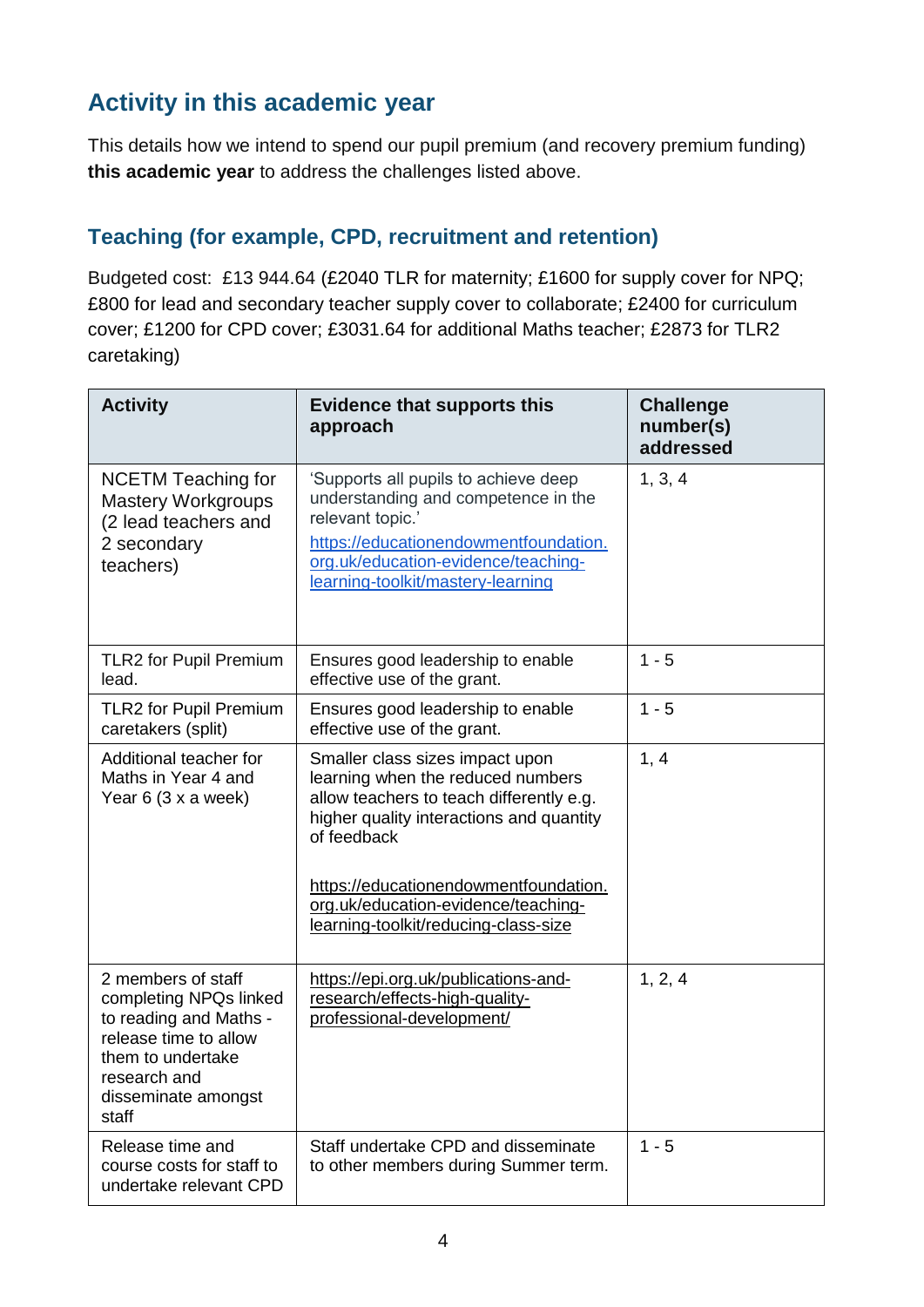| linked to performance<br>management targets                                                                                                                                 | https://epi.org.uk/publications-and-<br>research/effects-high-quality-<br>professional-development/ |   |
|-----------------------------------------------------------------------------------------------------------------------------------------------------------------------------|-----------------------------------------------------------------------------------------------------|---|
| Curriculum coordinators<br>to have release time to<br>support colleagues in<br>developing teaching<br>across a range of<br>subjects. $(2 \times \frac{1}{2})$ day<br>cover) | https://epi.org.uk/publications-and-<br>research/effects-high-quality-<br>professional-development/ | 3 |

#### **Targeted academic support (for example, tutoring, one-to-one support structured interventions)**

Budgeted cost: £54,172 (£46,815; £3000 for Lexia licenses; £4357.50 for 1 to 1 for spelling intervention)

| <b>Activity</b>     | <b>Evidence that supports this</b><br>approach                                                                                                          | <b>Challenge</b><br>number(s)<br>addressed |
|---------------------|---------------------------------------------------------------------------------------------------------------------------------------------------------|--------------------------------------------|
| Tutoring            | The National Tutoring programme is<br>promoted by the DfE.                                                                                              | 1                                          |
|                     | https://educationendowmentfoundation.<br>org.uk/education-evidence/teaching-<br>learning-toolkit/small-group-tuition                                    |                                            |
| 1:1 support         | Although high cost, extremely high<br>impact for attainment of children.<br>Particularly important for very disparate<br>gaps following school absence. | 1, 4                                       |
|                     | https://educationendowmentfoundation.<br>org.uk/education-evidence/teaching-<br>learning-toolkit/one-to-one-tuition                                     |                                            |
| TA small group work | Teaching assistants can provide high<br>impact intervention when deployed in a<br>targeted manner.                                                      | 1, 4                                       |
|                     | https://educationendowmentfoundation.<br>org.uk/education-evidence/teaching-<br>learning-toolkit/teaching-assistant-<br><i>interventions</i>            |                                            |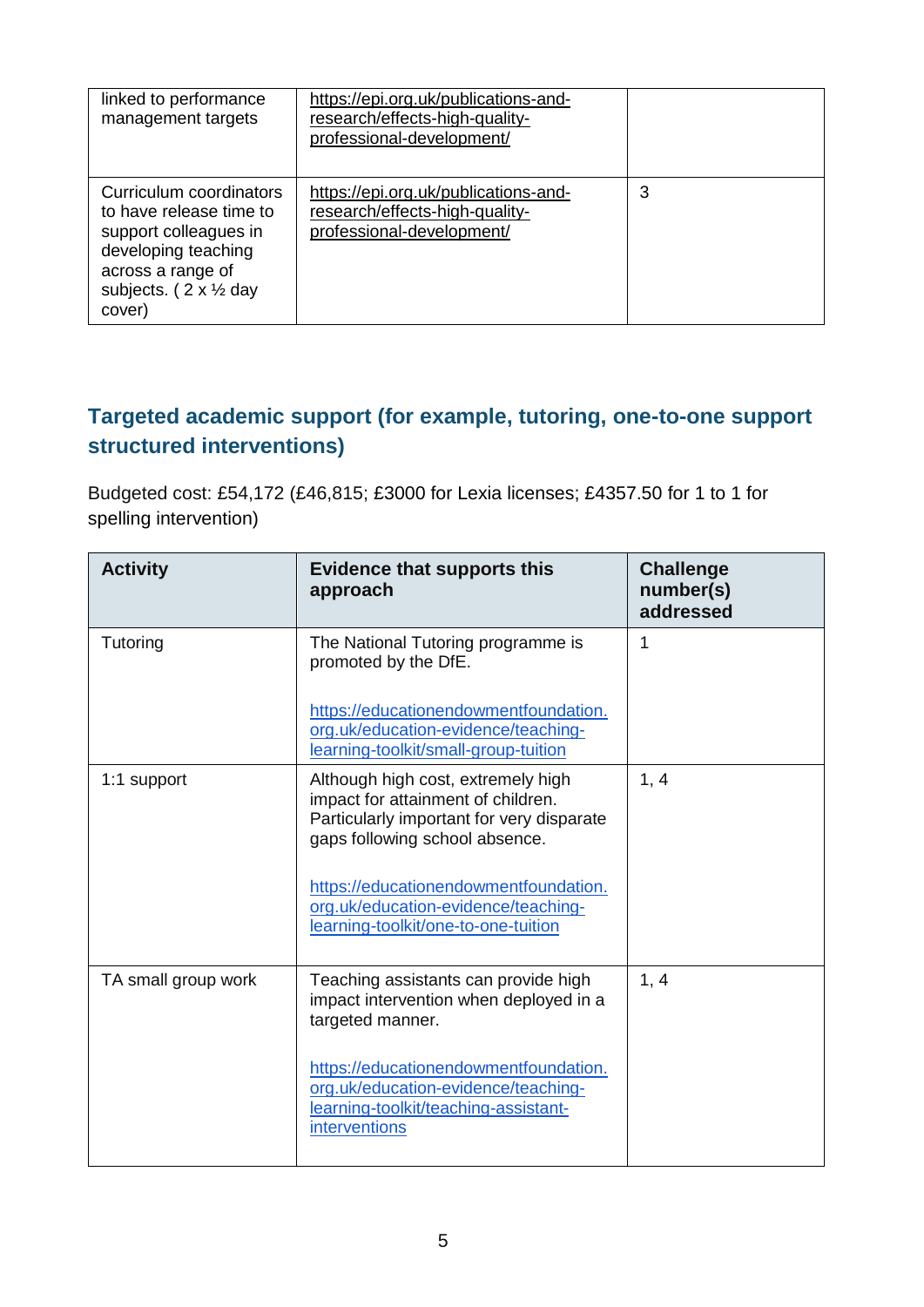| Revision guides for<br>Year <sub>6</sub>                                                                                | Parents in the past have reported these<br>enable them to support their children<br>more confidently.<br>https://educationendowmentfoundation.<br>org.uk/education-evidence/teaching-<br>learning-toolkit/parental-engagement | 1, 4 |
|-------------------------------------------------------------------------------------------------------------------------|-------------------------------------------------------------------------------------------------------------------------------------------------------------------------------------------------------------------------------|------|
| Lexia licenses for<br>targeted children -<br>individualised<br>programme of<br>intervention for reading<br>and spelling | Research shows that 1 to 1 tuition and<br>small group tuition are both effective<br>interventions.<br>https://educationendowmentfoundation.<br>org.uk/education-evidence/teaching-<br>learning-toolkit/one-to-one-tuition     | 1, 2 |
| 1 to 1 or small group<br>intervention for reading<br>and spelling                                                       | Research shows that 1 to 1 tuition and<br>small group tuition are both effective<br>interventions.<br>https://educationendowmentfoundation.<br>org.uk/education-evidence/teaching-<br>learning-toolkit/one-to-one-tuition     | 1, 2 |

## **Wider strategies (for example, related to attendance, behaviour, wellbeing)**

Budgeted cost: £16,800

| <b>Activity</b>                                                                                                                                                  | <b>Evidence that supports this</b><br>approach                                                                                                                                                                                                                         | <b>Challenge</b><br>number(s)<br>addressed |
|------------------------------------------------------------------------------------------------------------------------------------------------------------------|------------------------------------------------------------------------------------------------------------------------------------------------------------------------------------------------------------------------------------------------------------------------|--------------------------------------------|
| Small group or<br>individual ELSA<br>sessions taking place to<br>support disadvantaged<br>children with SEMH<br>needs.                                           | In previous years, this has had a large,<br>positive impact on children's social and<br>emotional readiness for learning.<br>https://educationendowmentfoundation.<br>org.uk/education-evidence/teaching-<br>learning-toolkit/social-and-emotional-<br><u>learning</u> | 5                                          |
| <b>Breakfast Club</b><br>available for Pupil<br>Premium children to<br>ensure a settled start in<br>the morning (fed) and<br>encourages attendance<br>at school. | This has improved attendance of this<br>group and enabled a calm, punctual<br>start to the day for these children.<br>https://educationendowmentfoundation.<br>org.uk/education-evidence/teaching-<br>learning-toolkit/social-and-emotional-<br>learning               | 5                                          |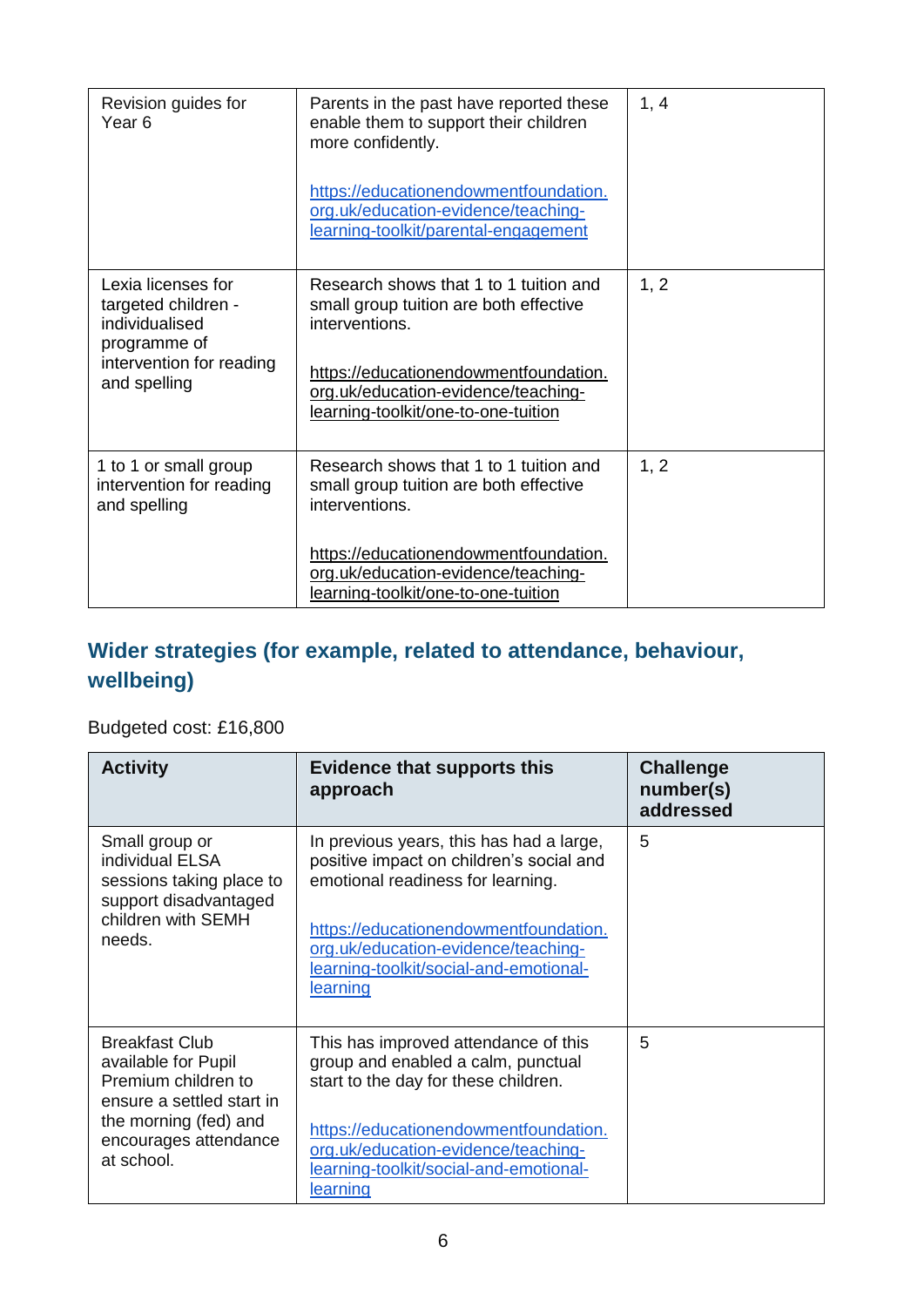| Music tuition provided<br>for children upon<br>request up to £100 a<br>term.   | <b>EEF Teaching and Learning toolkit</b><br>rates arts participation as having a<br>'moderate impact for very low cost<br>based on moderate evidence' | 5 |
|--------------------------------------------------------------------------------|-------------------------------------------------------------------------------------------------------------------------------------------------------|---|
|                                                                                | https://educationendowmentfoundation.<br>org.uk/education-evidence/teaching-<br>learning-toolkit/arts-participation                                   |   |
| Half price<br>trips/experiences to<br>provide extracurricular<br>opportunities | Parents have reported this enables<br>children to take part in more activities<br>offered by the school.                                              | 5 |
|                                                                                | https://educationendowmentfoundation.<br>org.uk/education-evidence/teaching-<br>learning-toolkit/arts-participation                                   |   |

## **Total budgeted cost: £84,917**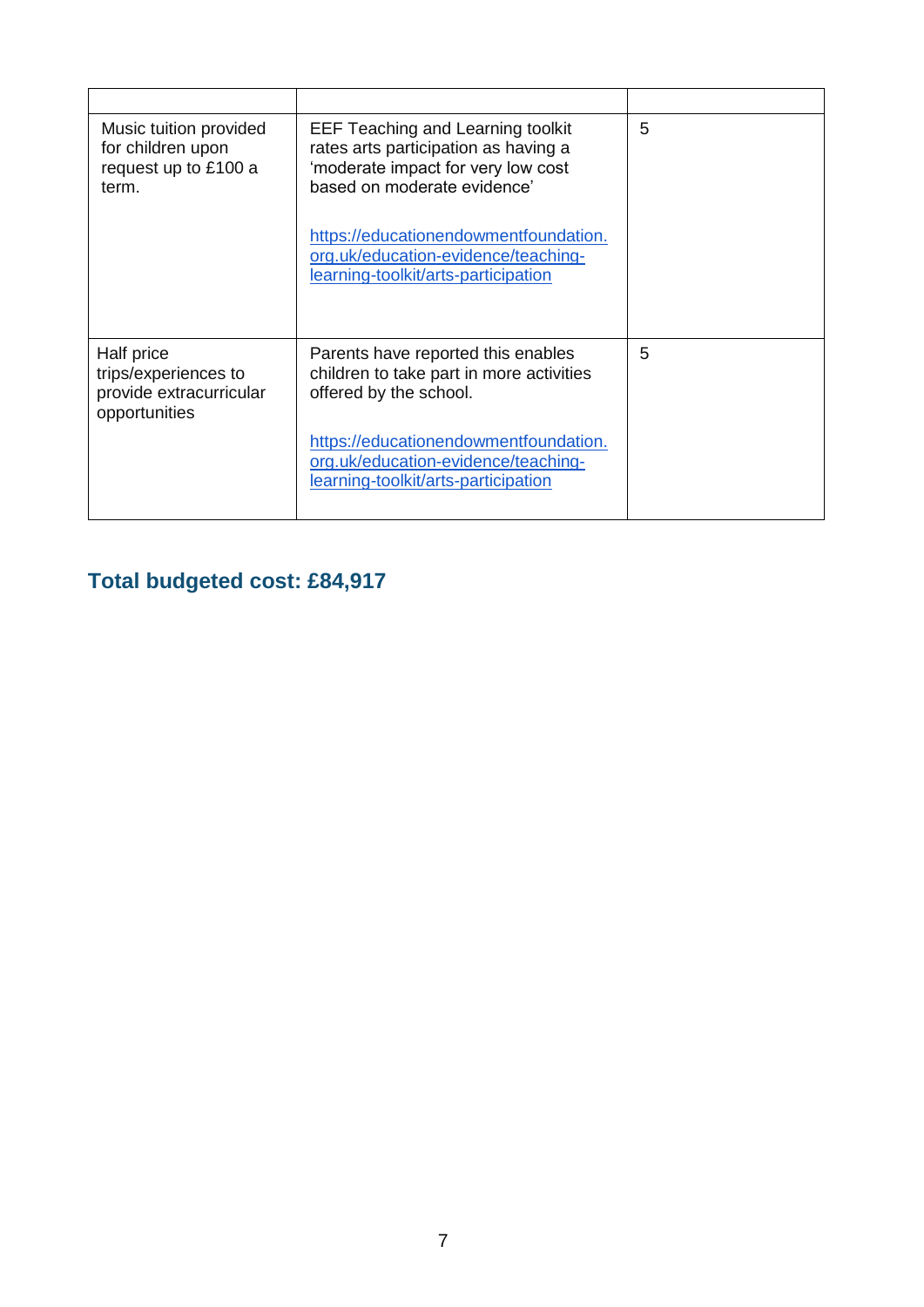Part B: Review of outcomes in the previous academic year

## **Pupil premium strategy outcomes**

This details the impact that our pupil premium activity had on pupils in the 2020 to 2021 academic year.

Our internal assessments (including within class and pupil progress meetings) throughout 2020-21 highlight that progress was slower for many children, including disadvantaged pupils, than in previous years, due to the pandemic.

Looking at a range of teacher assessments and standardised assessments (including NGRT, Vernon, Headstart and White Rose assessments) across all 4 year groups, it was evident that pupils from disadvantaged backgrounds made expected progress or exceeded this despite the disruptions of the academic year.

This can be put down to tutoring sessions after school, Lexia interventions both in school and out of school and provision for those children who needed to attend school during lockdown. Laptops were provided for those who needed them to access teaching. Work packs were created to ensure that the provision that they would have had at school was accessible at home. Weekly Teams check-ins and contact via Class Dojo enabled us to maintain contact and home visits were deployed where appropriate. ELSA staff made weekly phone calls and provided support where appropriate.

When school re-opened, we focused on continuing intervention groups in class bubbles with the support of additional teachers. Lexia was introduced and used to screen all children to identify gaps and tablets/laptops were used to ensure they could access it within the school day. Our trained ELSA had additional time to ensure all children requiring emotional support had the opportunity to do so.

### **Externally provided programmes**

*Please include the names of any non-DfE programmes that you purchased in the previous academic year. This will help the Department for Education identify which ones are popular in England.*

| Programme            | <b>Provider</b>               |
|----------------------|-------------------------------|
| <b>Spelling Shed</b> | EdShed                        |
| Lexia Core5          | <b>Lexia Learning Systems</b> |